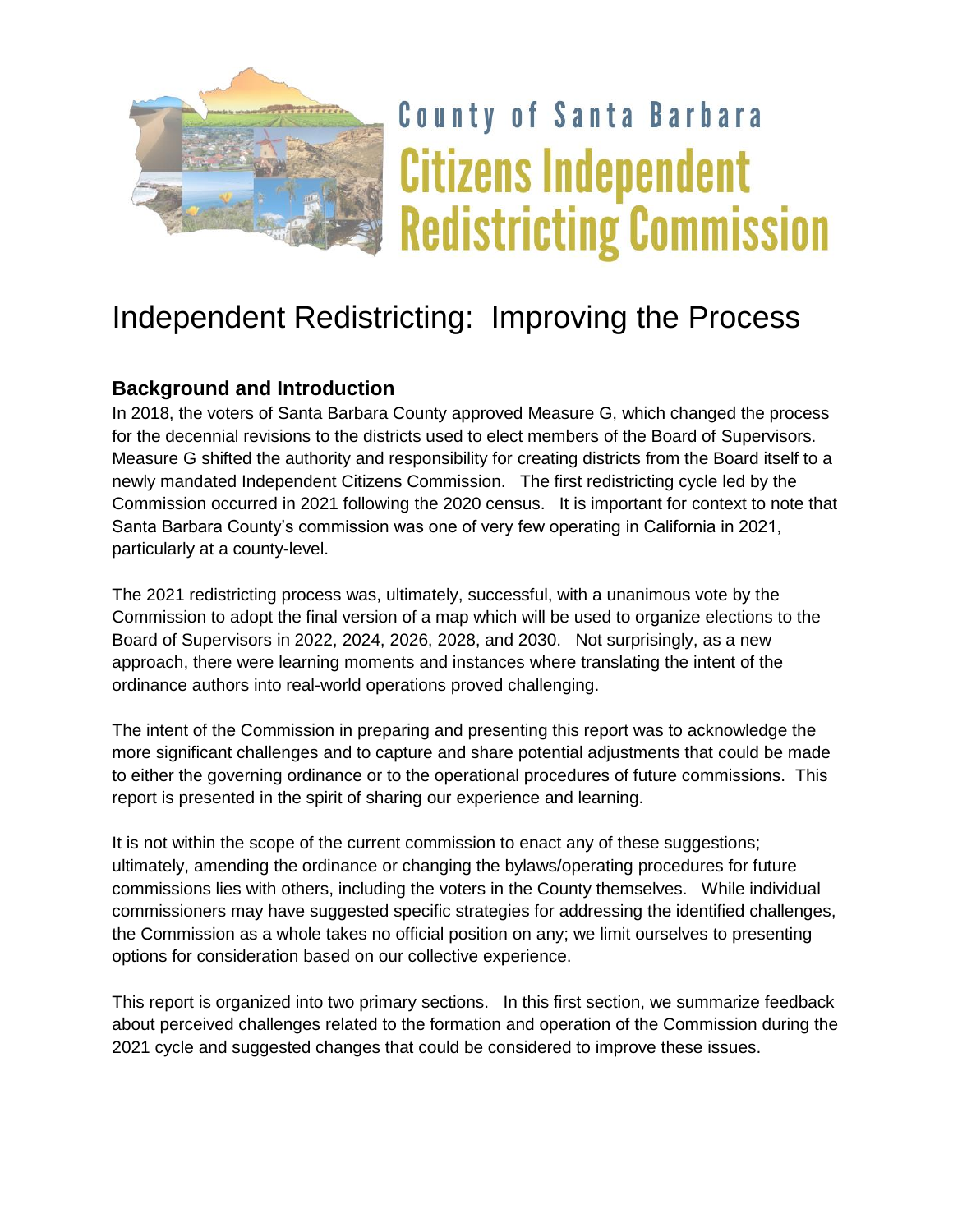In the second (separate companion document), we share direct responses from a survey collected by the Commission in the first quarter of 2022 as part of our effort to solicit feedback from the public.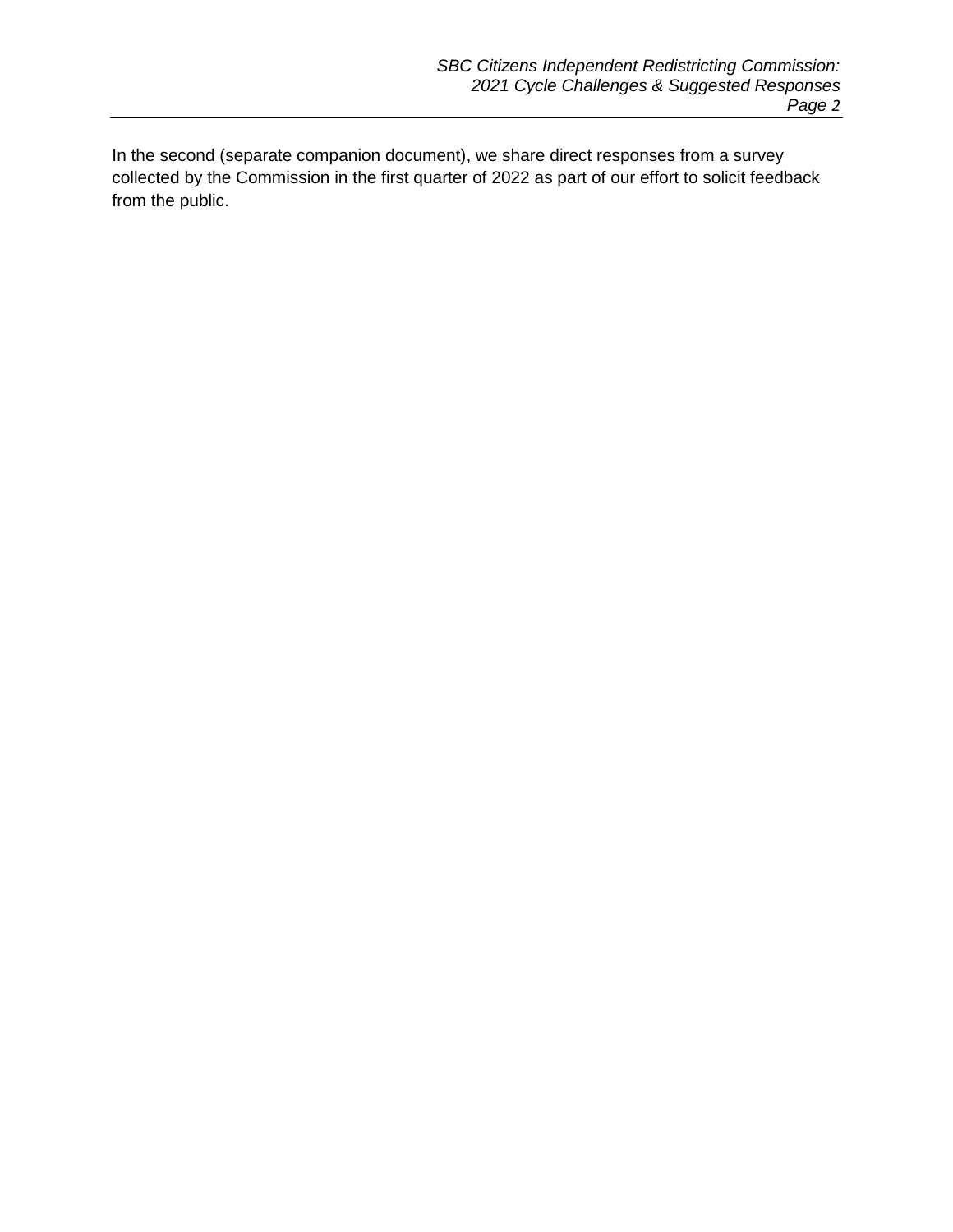### Challenges Associated during the 2021 Redistricting Process and Suggested Responses

#### *Forming the Commission.*

One of the key areas highlighted by respondents to the survey and by members of the 2021 Commission was the general area of how the Commission is formed, including concerns and recommendations related to 1) process for recruiting applicants to serve on the commission, 2) ensuring that the members of the Commission be representative of the County's population, 3) the process for selecting the actual Commission members, and 4) replacing Commissioners when a vacancy occurs.

The role of the County Election Official in selecting the pool of applicants from which commissioners are drawn was raised by a number of commenters. Concerns included vague direction/criteria for the Election Official to use in evaluating applicants, a perceived lack of transparency about how individuals were selected, and an ultimate pool which made it challenging to create a Commission whose members reflected the diversity of the County's residents.

Potential changes that could be considered included the following:

- Consider making the appointments of each new Commission sooner than the required deadline. This would allow additional time for training, outreach, participation in vendor/contractor selection, etc.
- Consider making the pool larger, increasing the likelihood that the desired level of diversity could be achieved.
- Develop objective scoring/review criteria to guide the work of the Elections Official.
- Consider changing the two-stage selection process and instead select all commissioners by random draw (rather than just initial 5) - or by an impartial panel that can ensure that the demographics balance as much as is possible.
- Consider selecting an "alternate" for each commissioner who could shadow, assist with outreach, and be prepared to step in as a commissioner if needed.
- Determine whether individuals who withdraw (either from the pool or from the Commission itself) are eligible for future consideration as a replacement.
- Clarify the Ordinance's language dealing with the expectation that appointments (initial and replacements) be balanced in terms of demographic diversity and proportional partisan representation. The ordinance should clarify which of these criteria have priority when they cannot both be satisfied due to the characteristics of available candidates.
- Change the term of the commissioners' appointments to eliminate the need for individual commissioners to file personal financial disclosures for ten years following completion of their work.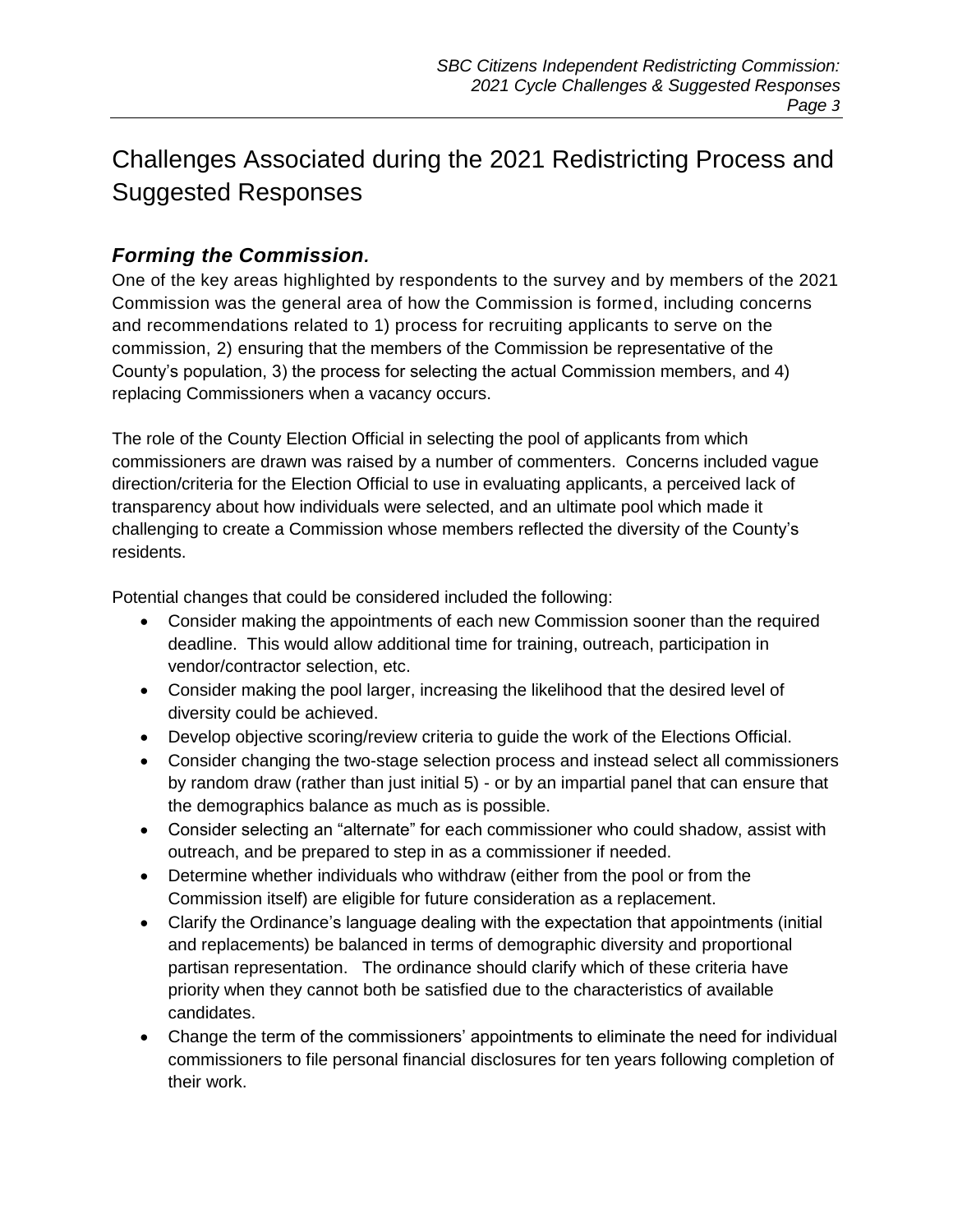Ensure marketing campaign to recruit candidates is broad based and targets citizens from all sectors of the County. Ensure that candidates are well informed of the requirements of the role, including time, outreach expectations, potential disqualifying conflicts, etc.

#### *Commission Operations/Support*.

Another theme that appeared in the feedback received by the Commission included concerns and recommendations related to the process/criteria for selecting consultants/contractors.

Potential changes that could be considered include:

- Change the Ordinance's specified selection criteria which apply to businesses contracted to provide services to the Commission (e.g. legal, demography, administrative, marketing/outreach) to not be the same as those used to qualify commissioners.
- In order to ensure transparency of the political preferences of the consultants, consider requiring disclosure of partisan candidate contributions over \$500.00 statewide, in addition to any prohibitions on contributions to candidates or Committees in Santa Barbara.
- Consider requiring (or indicating a preference) that the Outreach/Marketing contractor have a regular Santa Barbara County presence, increasing the potential that they have the relationships to maximize the effectiveness of outreach efforts.

#### *Completing the Work of the Commission.*

The final general theme included topics including 1) the public meetings conducted by the Commission, 2) the process for selecting mapping tools, and 3) ensuring effective public outreach.

Suggestions that could be considered include:

- Post public comments as received, or earlier than the required timeline for the meeting agendas.
- Consider allowing a *per diem*, for commissioners' mileage expenses, recognizing their investment of time and energy in meeting with the public and performing their public duties.
- Ensure the Commission has a role in selecting the mapping tools to be used by the public and the Commission. There was a strong feeling that the tools should be selected and introduced much earlier in the process.
- Begin training/public use of the mapping tools earlier in the process/timeline.
- Expand use of the Commission's website, including ensuring that redistricting rules and VRA requirements are posted and explained in easily understood language.
- Encourage the use of non-Commissioners (including remaining pool members) on ad hoc committees and outreach efforts.